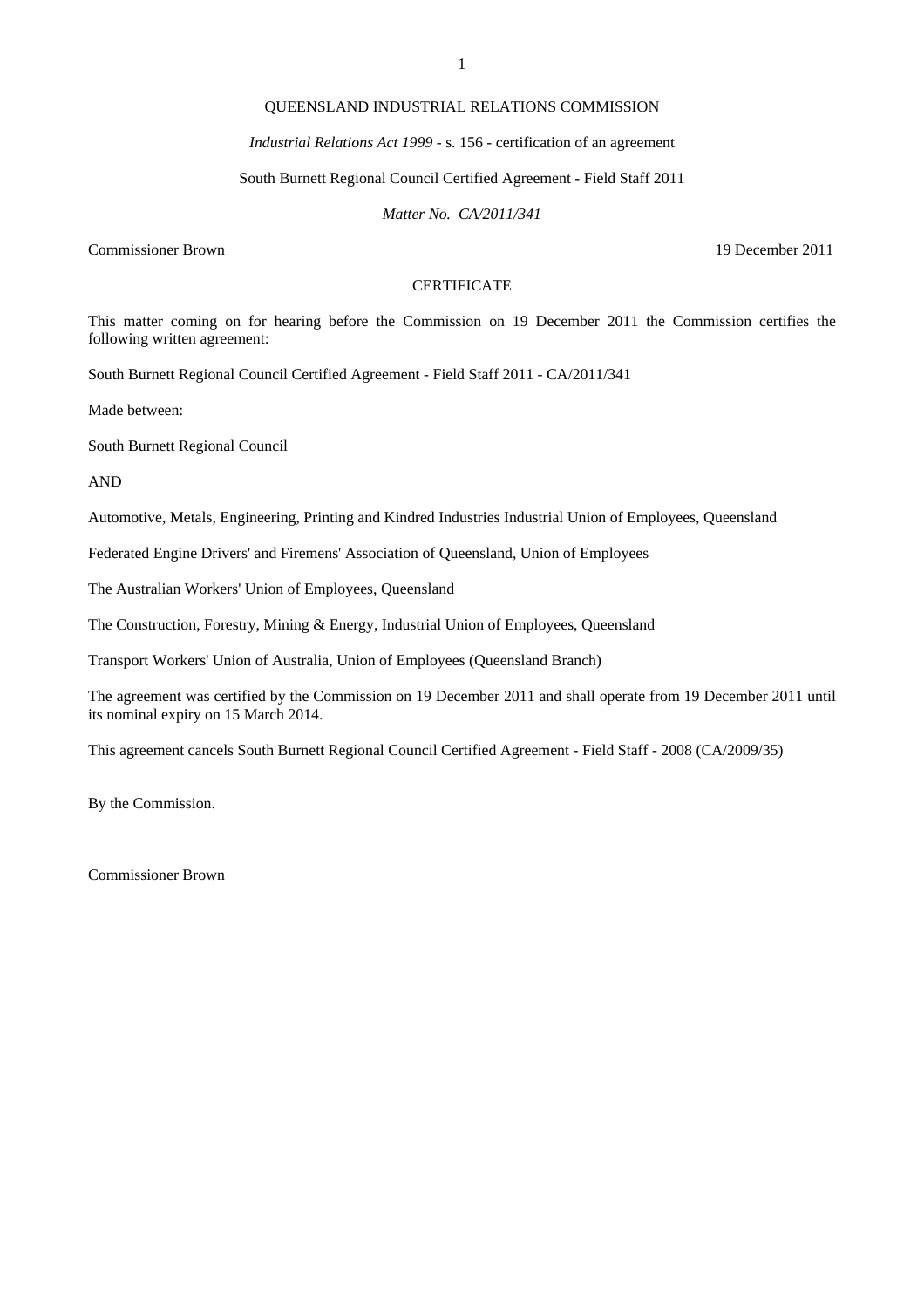### **SOUTH BURNETT REGIONAL COUNCIL CERTIFIED AGREEMENT - FIELD STAFF 2011**

## **TABLE OF CONTENTS**

| 1.  | Title                                           |
|-----|-------------------------------------------------|
| 2.  | Definitions                                     |
| 3.  | Parties Bound                                   |
| 4.  | Application                                     |
| 5.  | Date and Period of Operation                    |
| 6.  | Aim of the Agreement                            |
| 7.  | Equal Employment Opportunity and Discrimination |
| 8.  | Joint Consultative Committee (JCC)              |
| 9.  | Salary and Wages                                |
| 10. | <b>Salary Sacrifice</b>                         |
| 11. | Part Time Employment                            |
| 12. | <b>Dispute Resolution</b>                       |
| 13. | Working Hours and Span of Hours                 |
| 14. | Nine (9) Day Fortnight                          |
| 15. | Time Off in Lieu                                |
| 16. | <b>Averaged or Annualised Payments</b>          |
| 17. | Allowances                                      |
| 18. | On Call Allowance                               |
| 19. | Uniforms                                        |
| 20. | <b>Flexible Meal Break</b>                      |
| 21. | Leave                                           |
| 22. | Redundancy                                      |
| 23. | Security of Employment                          |
| 24. | <b>Union Encouragement</b>                      |
| 25. | <b>Flexibility Provisions</b>                   |
| 26. | No Further Claims                               |
|     | Schedule A - Wages and Salary Rates             |
|     | Signatories                                     |

# **1. TITLE**

This Agreement will be known as the South Burnett Regional Council Certified Agreement - Field Staff 2011.

# **2. DEFINITIONS**

"**Award**" means the Local Government Employees' (Excluding Brisbane City Council) Award State, the Building Trades Public Sector Award State and the Engineering Award State*.* 

"**Emergency Service Agency**" means the State Emergency Service, Volunteer Fire Brigade, Rural Fire Brigade or any other service agreed by the Chief Executive Officer to be an applicable emergency service.

"**Field Staff**" means those employees whose employment is covered by the provisions of the Awards referred to.

"**Industrial Instrument**" has the same meaning as in the IR Act.

"**IR Act**" means the *Industrial Relations Act 1999 (Qld).* 

"**Leadership Team**" means CEO, Directors and all appointed positions above Level 8 of the Officers' Award

"**JCC**" means the Joint Consultative Committee established and constituted for the Council, employees and Unions.

"**Week's Pay**" means the ordinary time rate of pay for the employee concerned. Provided that such rate shall exclude overtime, penalty rates, disability allowances, shift allowances, special rates, fares and travelling time allowances, bonuses and any other ancillary payments of a like nature.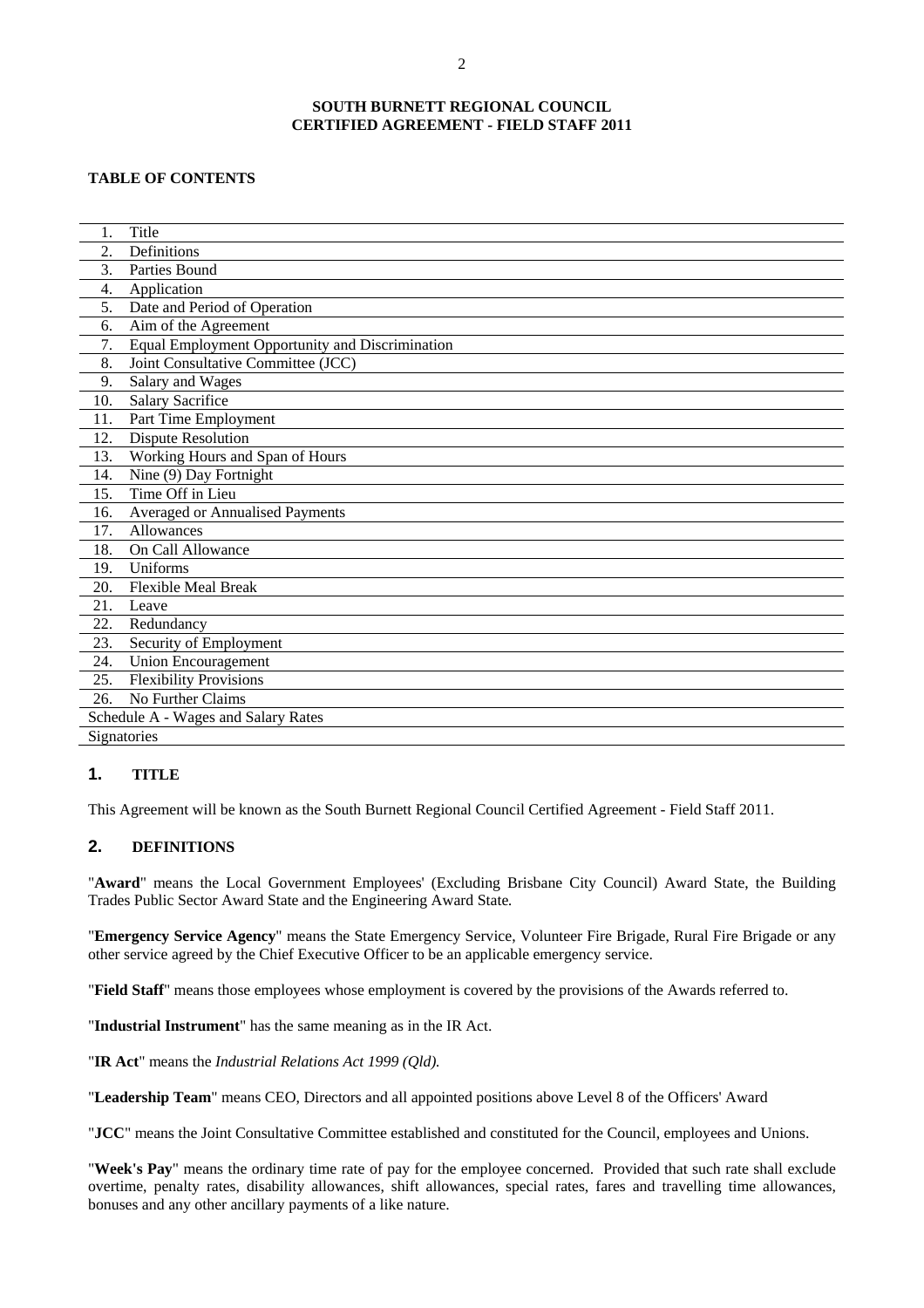# **3. PARTIES BOUND**

This Agreement is made between South Burnett Regional Council, its employees and the:

- a) The Australian Workers' Union of Employees, Queensland
- b) Transport Workers' Union of Australia, Union of Employees (Queensland Branch)
- c) The Construction, Forestry, Mining & Energy, Industrial Union of Employees, Queensland
- d) Automotive, Metals, Engineering, Printing and Kindred Industries Industrial Union of Employees, **Oueensland**
- e) Federated Engine Drivers' and Firemens' Association of Queensland, Union of Employees.

This Agreement shall not apply to the Chief Executive Officer and Leadership Team Members.

# **4. APPLICATION**

This Agreement is to be read in conjunction with the:

- *Local Government Employees' (Excluding Brisbane Cit*y Council*) Award State*
- *Building Trades Public Sector Award State*
- *Engineering Award State*

Where there is inconsistency between this Agreement and the relevant Award, this Agreement prevails to the extent of the inconsistency.

# **5. DATE AND PERIOD OF OPERATION**

This Agreement will operate from the date of certification and will have a nominal expiry date of 15 March 2014.

The parties agree that negotiations will commence in relation to a new Agreement no later than six (6) months prior to the nominal expiry date of this Agreement.

#### **6. AIM OF THE AGREEMENT**

The parties to the Agreement aim to:

- a) Improve productivity and efficiency and provide a united post SBRC workforce that has a strong focus on consistently delivering high levels of efficient service and customer satisfaction across all business functions in a consultative manner.
- b) Conduct its business in a financially responsible and sustainable way with the ability to adapt to changing economic influences, community expectation, needs and service delivery methods in order to maintain long term viability.
- c) Provide a working environment that encourages employees to offer a consistent level of high quality service, professionalism, ownership and team spirit by recruiting, training and retaining an effective, flexible and self motivated team of employees.
- d) Ensure that a culture of work and family life balance, work safety and health, community values, responsibility, organisational stability and sustainability is promoted and achieved through sound management practices and employee participation.

# **7. EQUAL EMPLOYMENT OPPORTUNITY AND DISCRIMINATION**

Council is an equal opportunity employer.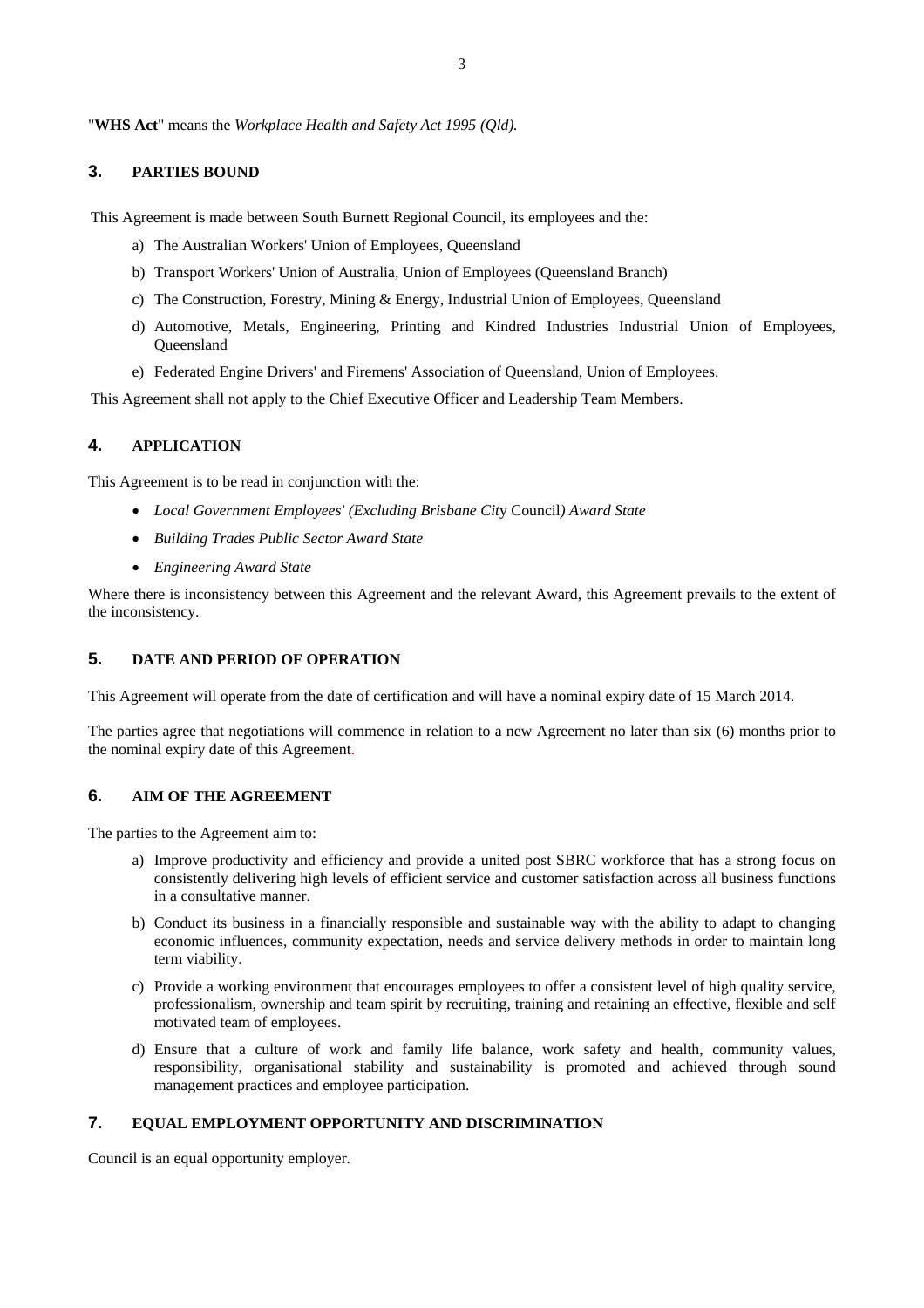"Equal opportunity" means that everyone has an equal chance of recruitment, development and promotion based solely on their demonstrated skill levels, qualifications, abilities and attitude.

Employees agree to accept responsibility for ensuring that a working environment exists at Council that is free of discrimination, harassment (particularly sexual harassment), victimisation and intimidation. Employees acknowledge and agree that unlawful discrimination, harassment, victimisation or intimidation will not be tolerated in the workplace or during work related activities and those employees who engage in such conduct will be subject to disciplinary action which may include termination of employment.

Employees also accept responsibility for complying with Council's policies and procedures about discrimination, harassment and equal opportunity (as amended from time to time).

Nothing in this clause affects differential treatment which is specifically exempted under State or Commonwealth legislation (such as the provision of junior rates of pay).

# **8. JOINT CONSULTATIVE COMMITTEE (JCC)**

To facilitate the implementation of this Agreement and ongoing workplace reform, effective consultation and communication are essential. To this end, a Joint Consultative Committee (JCC) will be established to replace the Local Government Employment Group (LGEG). This committee will be responsible for the role of coordinating workplace reform and ensuring effective communication between management, Unions and employees.

It is agreed that the JCC will be the Committee through which genuine consultation and discussion regarding workplace reform or changes will occur between Council, employees, and Unions. The JCC will meet as a minimum at least every three (3) months or otherwise as agreed.

The membership of the JCC will consist of three (3) Management representatives, one (1) Union representative from each Union that is party to this Agreement and one (1) Union Delegate from each Union party to this Agreement, other than the AWU and QSU which will have two (2) Union Delegates.

### **9. SALARY AND WAGES**

- 9.1 Council agrees to pay employees a 3.5% or \$35 (whichever is the greater) as increase to their current rate of pay, effective from 1 October 2011.
- 9.2 Council agrees to pay employees a 3.8% or \$35 (whichever is the greater) as increase to their rate of pay, effective from the first pay period after 1 July 2012.
- 9.3 Council agrees to pay employees a 3.8% or \$35 (whichever is the greater) as increase to their rate of pay, effective from the first pay period after 1 July 2013.

# **10. SALARY SACRIFICE**

Council offers the voluntary option of Salary Sacrifice for superannuation for employees to meet the standard six percent (6%) employee's contribution or to make further contributions to the Local Government Superannuation Scheme, or for any other items allowed by the Australian taxation Office (ATO) and that do not attract Fringe Benefits Tax (FBT). Such arrangements will be facilitated using a single third party for all employees. If FBT is attracted to the salary sacrifice item (i.e. novated lease of a motor vehicle), the FBT will be the responsibility of the employee.

Council reserves the right to withdraw the facility if a change in the laws means that Council would incur an additional cost or the scheme itself becomes unlawful as a result of changes to the relevant laws. The option to Salary Sacrifice is dependent upon evidence from the employee that they have obtained independent financial advice.

Each request would be processed on a case by case basis. Once a salary sacrifice agreement is entered into the employee would be required to continue with the agreement for a period of not less than twelve (12) months.

# **11. PART TIME EMPLOYMENT**

Where the employee agrees, Council may increase a part time employee's ordinary hours in any period to take into account operational demands and requirements, without incurring penalty rates as prescribed for by the Award for the additional hours worked, provided that the:

a) Increase in the part time employee's ordinary hours in the period does not exceed 25% of the part-time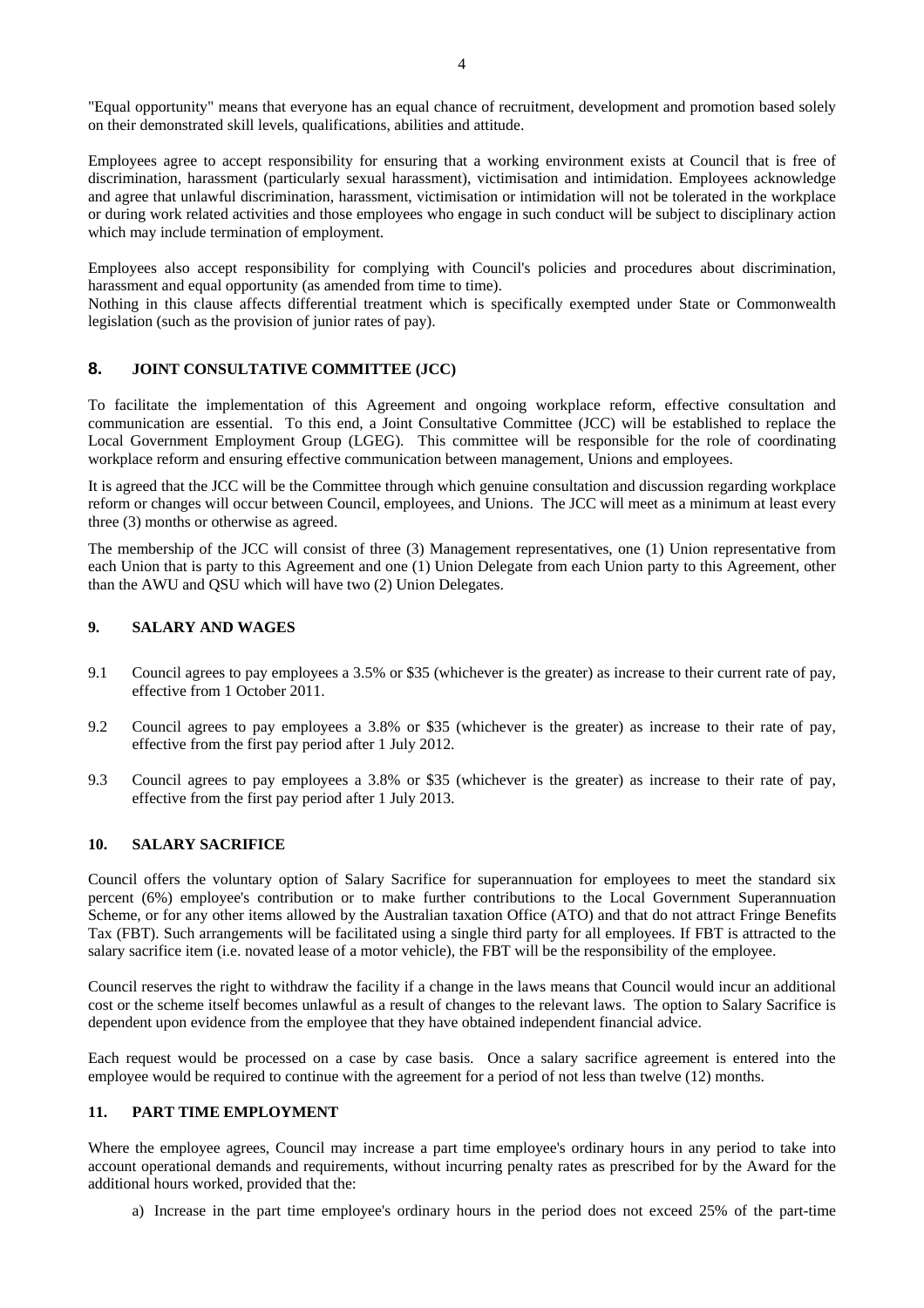employee's standard ordinary hours; and

b) Total number of ordinary hours worked by the part time employee in the period does not exceed the equivalent of 38 hours a week.

For the avoidance of doubt, a part time employee is entitled to be paid penalty rates for additional hours the part time employee works in a period if the total number of additional hours worked in the period by the part time employee exceeds 25% of the employee's standard ordinary hours, or if the total number of hours worked by the part time employee in the period exceeds the equivalent of 38 hours per week.

# **12. DISPUTE RESOLUTION**

Effective communication between employees and Council management is a prerequisite to good industrial relations and the following procedure is set down in order that any grievances may be resolved quickly to maintain sound working relationships.

Any employee or employees with a grievance or complaint regarding an industrial matter will promptly raise the matter/s with their immediate supervisor who will endeavor to resolve the matter as soon as possible.

If the matter is not resolved at this level, the employee/s will discuss the matter/s with the next higher level of management and the employee/s may elect to be represented by an authorised officer of the relevant Union.

Should the grievance remain unresolved after fourteen (14) days, the matter should then be referred to the Chief Executive Officer and, if requested by the employee/s, an authorised officer of the relevant Union who will attempt to facilitate a resolution.

If after the above steps, the matter remains unresolved, the dispute may be referred by either the employee/s or Council to the Queensland Industrial Relations Commission for conciliation and if the matter remains unresolved, arbitration.

While the above procedure is being followed, to the extent it is safe to do so, the status quo is to be maintained, and every endeavor is to be applied to ensure that work continues normally until a resolution of the dispute is reached.

All parties agree to give due consideration to matters raised or any suggestion or recommendation made by the Queensland Industrial Relations Commission with a view to prompt settlement of the matter.

The above procedures do not restrict the Council, or an employee, or an employee's representative (being an authorised officer of the relevant Union) from making representations to each other at any stage in this procedure, or restrict the parties from agreeing to escalate any stage of this process which is not practicable.

# **13. WORKING HOURS AND SPAN OF HOURS**

The hours of work are an average of 38 hours per week, between the hours of 5:00am and 6:00pm.

#### **14. NINE (9) DAY FORTNIGHT**

Subject to agreement between the employee and their supervisor, an employee may accrue up to five (5) rostered days off. Such rostered days off may be taken at a mutually agreeable time between the supervisor and the employee.

Should Council not release the employee to take the rostered day off in the six (6) month period from the date the first RDO is accrued, penalties rates shall apply.

It is agreed that in order to meet the business needs of Council and best practice or where, in the option of a project supervisor, there are cost efficiencies to be introduced by working on a scheduled RDO, rostered days off will be paid at the appropriate penalty rates or taken as Time Off In Lieu (TOIL) at the employee's election.

Except in the case of emergencies, two (2) working days notice shall be given verbally to employees required to work on a scheduled RDO. Providing two (2) working days notice is given, all employees required to work on a scheduled RDO will be required to do so, unless an employee has a scheduled appointment on that day. An RDO worked under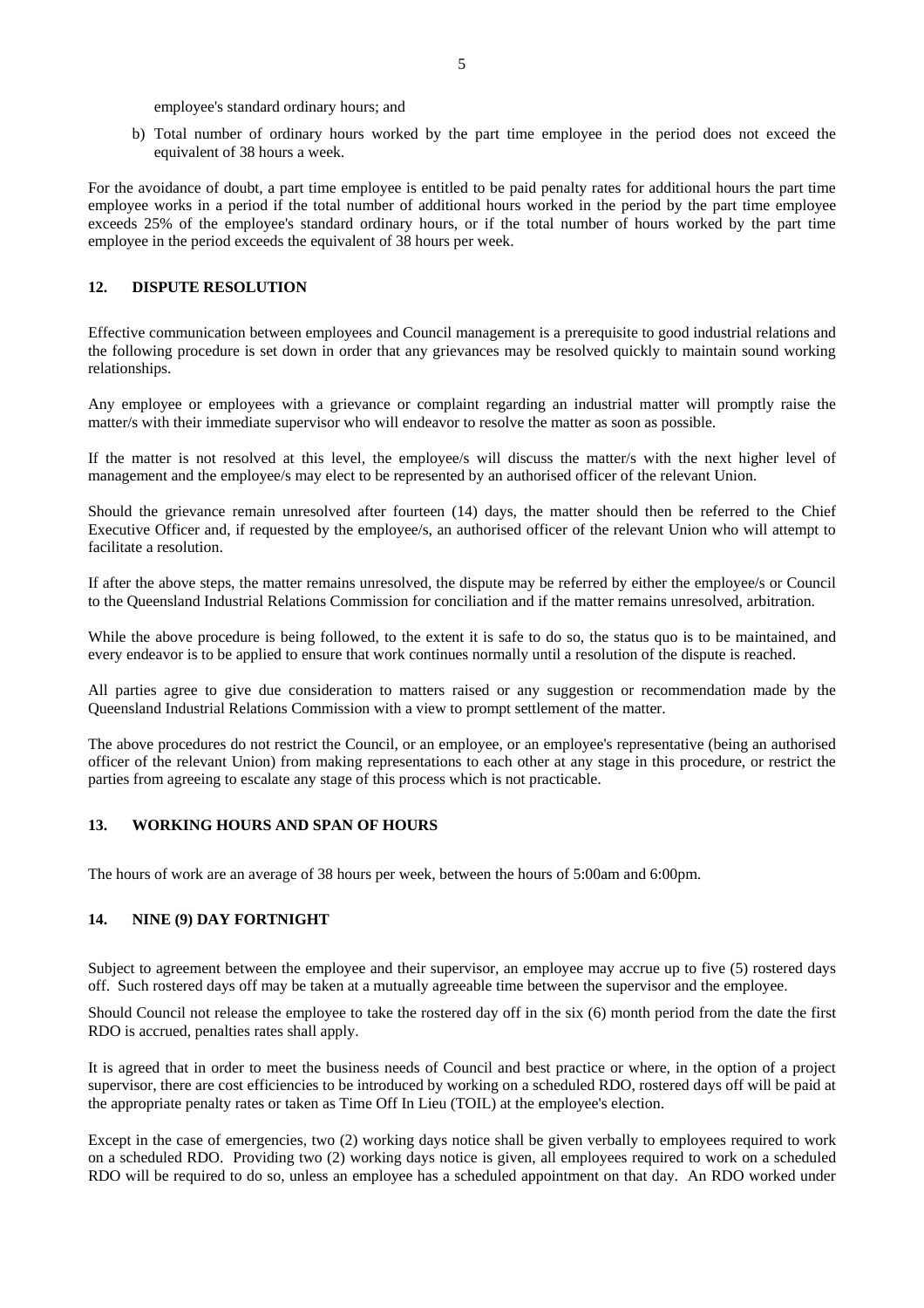this condition may be transferred to another day or be paid at the appropriate penalty rates or by mutual agreement be accounted for as TOIL.

On 1 July each year employees shall take time off equivalent to all banked RDOs accrued in excess of one day. Such time off is to continue until the accrued RDOs do not exceed one (1) day. Such time taken shall be at ordinary rates. This may be varied only with the approval of the Chief Executive Officer.

In the event of wet weather occurring prior to the completion of a project, Council shall not require the employee to take RDOs accrued in lieu of wet pay. However where it is mutually agreed between the supervisor and the employee, RDOs may be taken on wet days.

In the ordinary course of events, rostered days off will occur on a Monday or a Friday, however the parties may agree for rostered days off to occur on a different day.

# **15. TIME OFF IN LIEU**

Where Council and the employee agree, employees working approved overtime may be given time off equivalent to the time worked. Such time off in lieu is to be taken at a time mutually agreed between Council and the employee. If Council does not agree to the employee taking time off in lieu, the employee must be paid for approved overtime at the penalty rates prescribed by the Award within the next pay period.

# **16. AVERAGED OR ANNUALISED PAYMENTS**

A supervisor and the majority of affected employees in a defined work area or group, and their Union/s, may agree to average or annualise regular payments due in accordance with an Award or this Agreement to provide a more stable income over a roster cycle, including:

- Annualised salaries that may include penalties, allowances, public holidays, leave loading, overtime and other payments
- Averaged payments that may include accrued time, penalties and/or allowances and/or other payments
- Wage or salary payments owed will be made on a regular basis (currently fortnightly)
- Overtime and other payments not included in annualised or averaged payments will be paid in accordance with the conditions prescribed elsewhere in the applicable Award or this Agreement, not at the annualised or averaged rate.

Any arrangements made in accordance with this clause will have no effect unless they are authorised by the Chief Executive Officer. Any such arrangements shall be recorded in writing.

Council agrees to apply all wage and incremental increases due in accordance with this Agreement and/or Award.

# **17. ALLOWANCES**

Unless otherwise agreed all allowances applicable under the relevant Awards shall paid in accordance with the relevant Award provisions. It is agreed that employees shall receive Construction Work Allowance (CWA) with the exception of those employees who receive the allowances listed below otherwise expressly provided for in this Agreement as follows;

- Cemetery Operations;
- Live Sewer:
- Rubbish Dump;
- Rubbish and Sanitary Operations:
- Clay Pit Operations, and
- Quarry Allowance;

(No employee shall receive less in base or annualised wages/salary as a result of the annualisation of allowances under this Agreement.)

# **18. ON CALL ALLOWANCE**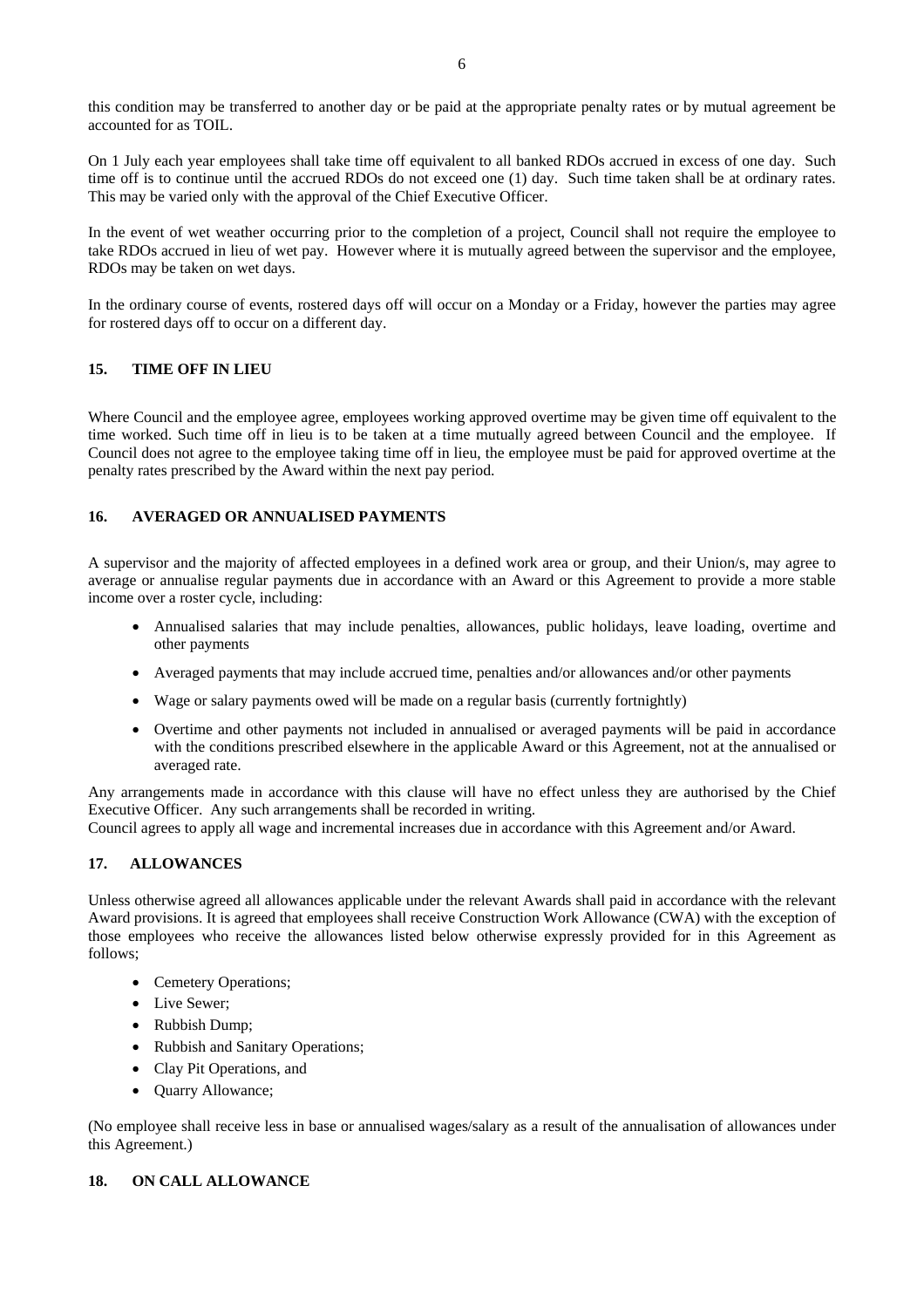### **Register**

Council operates an out-of-hours pager/mobile phone service for emergency calls. Employees who are required by their position or who mutually agree to be on call outside the normal work hours shall be listed on a register maintained by Council.

### **Roster**

Rosters shall be prepared from employees listed in the register with employees being advised at least one (1) month in advance of the requirement for the employee to be on call for emergency work. Rosters will generally be on a weekly cycle.

# **Call Outs**

Call outs should be for emergency calls and generally only activated by either the pager/mobile phone system, Managers, Directors and Chief Executive Officer.

### **Role of On Call Employees**

The role of the on call employee is to coordinate the response which may or may not require actual attendance to the site depending on the circumstances and the availability of other Council employees.

### **Allowance**

Employees required to be on call outside ordinary working hours shall be paid the following allowance:

- \$32.45 per night for week nights (Monday to Friday)
- \$86.53 per day/night on weekends (Saturday and Sunday)
- \$162.24 or 8 hours accrued to employee's time in lieu account per day/night on public holidays

These above rates are to be indexed by the general wage increases that occur during the life of the Agreement.

Employees who are on call and who are required to conduct emergency work without leaving their place of residence shall be entitled to payment for such work conducted in excess of one half hour at the ordinary rate of pay for actual time worked. Such time worked will be cumulative. The employee will bear the onus of proving such time worked in excess of one half hour before payment is approved.

# **Overtime/Penalty Rates**

Employees on rostered standby, called out on emergency work, shall be entitled to payment for such work from the time of leaving home to commence that work until they return home from such work, but they must return home within a reasonable time and payment shall be calculated as follows:

- Monday to Friday (inclusive) All overtime worked shall be paid for at the rate of time and a half for the first 3 hours worked and double time thereafter. A minimum payment of one half hour will apply.
- Saturday All overtime worked shall be paid for at the rate of double time. A minimum payment of one half hour will apply.
- Sunday All overtime worked shall be paid for at the rate of double time. A minimum payment of one half hour will apply.
- Public Holiday All overtime worked shall be paid for at the rate of double time and a half. A minimum payment of one half hour will apply. No additional time will be added to an employee's annual leave for the public holiday on which the employee is required to be on call.
- Multiple Call Outs A minimum payment of one half hour will apply for each call out provided call outs do not overlap. Where call outs do overlap, then payment for the subsequent call out will be for actual time worked from the commencement of the original callout.

#### **Fatigue Break**

Where an employee who is rostered on call is required to work so much overtime between the termination of the employee's ordinary work on one day and commencement of ordinary work on the next day and that employee has not had at least 10 consecutive hours off duty between those times the employee shall, subject to this clause, be released after completion of such overtime until the employee has and 10 consecutive hours off duty without loss of pay for ordinary working time occurring during such absence.

If an employee is instructed to resume or to continue work without having had 10 consecutive hours off duty, the employee shall be paid at double time until the employee is released from duty for such period, and employee shall be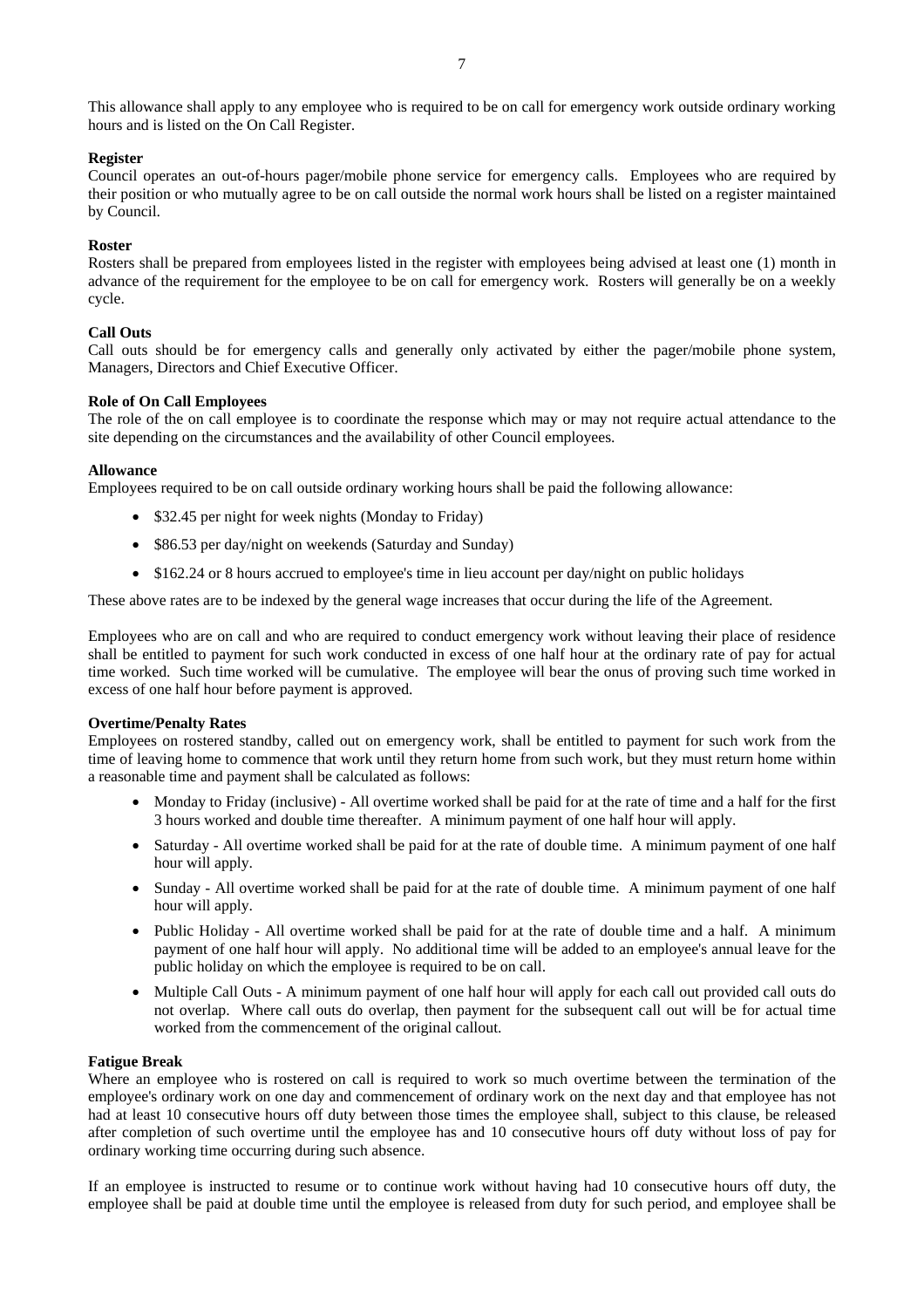entitled to be absent until the employee has had ten consecutive hours off duty without loss of pay for ordinary working time occurring during that absence. However, where the time worked is less than 2 hours then it shall not be deemed as overtime for the purposes of this clause.

#### **Recall**

An on call employee who is not the designated on call employee for that period who is required to leave their premises to attend to a call out will be paid the applicable Award rates.

#### **Transport**

An employee who is rostered on call for a period (generally a week) will be eligible to have the use of a Council vehicle for work related purposes for that on call period.

#### **Communication**

Employees on call shall be provided with a mobile phone for business call purposes. Other employees rostered on call must be contactable by telephone for their period of standby.

#### **Emergency On Call**

In the case where an employee not listed on the On Call Register is required to be on call then the on call provisions shall apply to that employee. This does not include recall to work.

#### **Call Out Logs**

The call out employee for each call out received will be required to record relevant details of that call and action taken. These details shall be recorded on a form provided and shall be captured in Council's Electronic Document Records Management System.

### **19. UNIFORMS**

Uniforms will be provided by Council at no cost to the employee, and replaced when unfit for continuing use as a result of fair wear and tear.

Uniforms provided by Council remain the property of Council and are not to be disposed of, or modified in anyway, without Council approval.

Council will provide five (5) long sleeve high visibility shirts and four (4) pairs of pants. Boot Allowance will be \$130 per annum (exclusive of GST).

On leaving the employment of Council, any Council uniforms purchased or supplied by Council are to be returned to Council.

Uniforms are to be maintained and worn in a presentable way and laundered by the employee (at the employee's expense).

# **20. FLEXIBLE MEAL BREAK**

In exceptional circumstances, and when it is mutually agreed between an employee or group of employees and their supervisor, the employee or employees may delay their meal break by up to a maximum of two (2) hours, without penalty. In such a case by mutual agreement between the employee or employees and the supervisor, one of the following shall apply:

- a) Late lunch with no penalty rates,
- b) Employee finishes work early by the equivalent amount of time.

At all times employee safety will be paramount and working conditions will satisfy the *WHS Act* and *Transport Operations (Road Use Management - Fatigue Management) Regulation 2008*.

### **21. LEAVE**

- 21.1 Annual leave, long service leave, jury service, study leave, and service leave are in accordance with the provisions of the Award, unless expressly provided for within this Agreement.
- 21.2 Personal leave (including sick leave and carer's leave) is in accordance with the provisions of the Award, save that: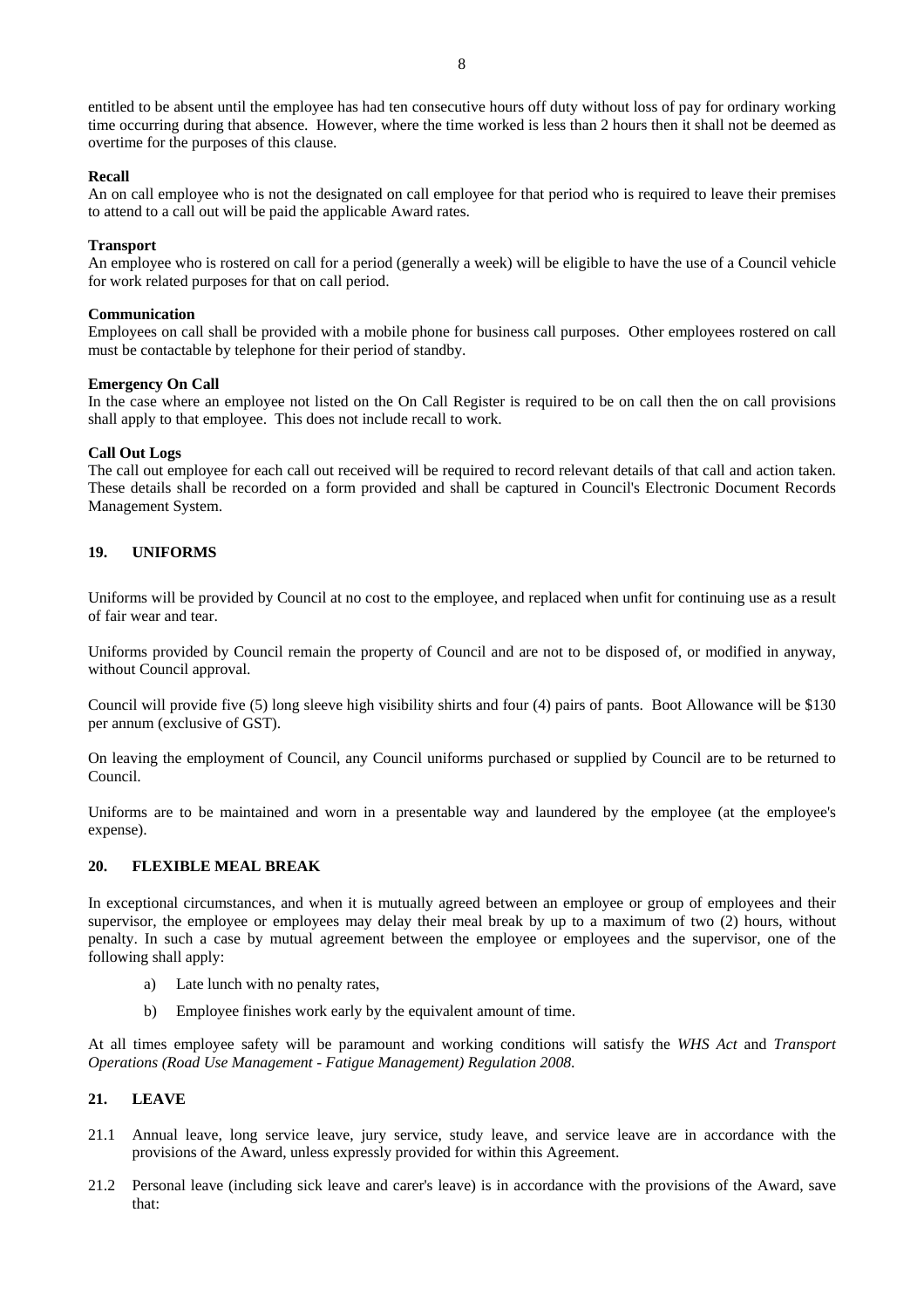- a) Employees are entitled to the accrual of fifteen (15) days personal leave per annum from the commencement of their employment; and
- b) There is no restriction on the amount of sick leave, which can be accumulated by an employee.
- c) In cases where an employee's record of attendance at work deteriorates to a point where it can be deemed to be unsatisfactory, Council may introduce a system whereby the employee will be required to produce satisfactory evidence to account for such absences. This may include a Doctors Certificate before any payments are made.
- 21.3 The entitlement to use Carer's leave in accordance with 21.2 is subject to:
	- the employee being responsible for the care of the person concerned; and
	- the person concerned being either a member of the employee's immediate family or a member of the employee's household.

The term "immediate family" includes:

- (a) a spouse (including a former spouse, de facto spouse and a former de facto spouse) of the employee; A de facto spouse means a person of the opposite/same sex to the employee who lives with the employee as his or her husband or wife on a bona fide domestic basis: and
- (b) a child or an adult child (including an adopted child, an ex-foster child, a step child or an ex-nuptial child), parent, grandparent, grandchild or sibling of the employee.

The employee shall, wherever practicable, give Council notice prior to the absence of the intention to take leave, the name of the person requiring care and their relationship to the employee, the reasons for taking such leave and the estimated length of absence. If it is not practicable for the employee to give prior notice of the absence, the employee shall notify management by telephone of such absence at the first opportunity on the day of absence.

- 21.4 Parental Leave will be in accordance with the provisions of the Awards, save that employees are entitled to the Federal Government Paid Parental Leave Scheme (including its terms and conditions) as well as;
	- (a) Maternity Leave

Six (6) weeks paid maternity leave (calculated at the employee's weekly ordinary time rate of pay for the six (6) weeks); or

Twelve (12) weeks paid maternity leave (calculated at 50% of the employee's weekly ordinary time rate of pay for the twelve 12 weeks).

(b) Paternity Leave

Two (2) weeks paid paternity leave (calculated at the employee's weekly ordinary time rate of pay) after completing a minimum of two (2) years continuous service with the South Burnett Regional Council;

Paid paternity leave is subject to the employee discharging their obligation to provide satisfactory evidence to Council that they are undertaking family support.

- 21.5 Bereavement leave is in accordance with the provisions of the Award, save that employees are entitled to up to three (3) days bereavement leave on each occasion and on production of satisfactory evidence (if required by Council) of the death of either a member of the employee's immediate family or household. Council will agree to an employee supplementing bereavement leave with up to two (2) days of other paid leave (including sick leave) to which the employee is entitled.
- 21.6 When an employee who is a member of an emergency service agency is required to be absent from work to assist or undertake emergency work with the emergency service of which the employee is a member, the employee is entitled to leave with pay equivalent to the employee's ordinary time earnings for the period for which the employee is absent. Council has no responsibility for any expense incurred by the employee, or for any loss or damage suffered by the employee which occurs as a result of the employee performing the emergency service, during the period of leave.
- 21.7 All employees covered by this Agreement shall be entitled to long service leave on full pay, subject to and in accordance with the provisions of the Queensland Local Government Officers' Award 1998 regardless of the Award under which they are engaged. Long Service Leave may be taken on a pro rata basis whilst in service on completion of seven (7) years continuous service with Council.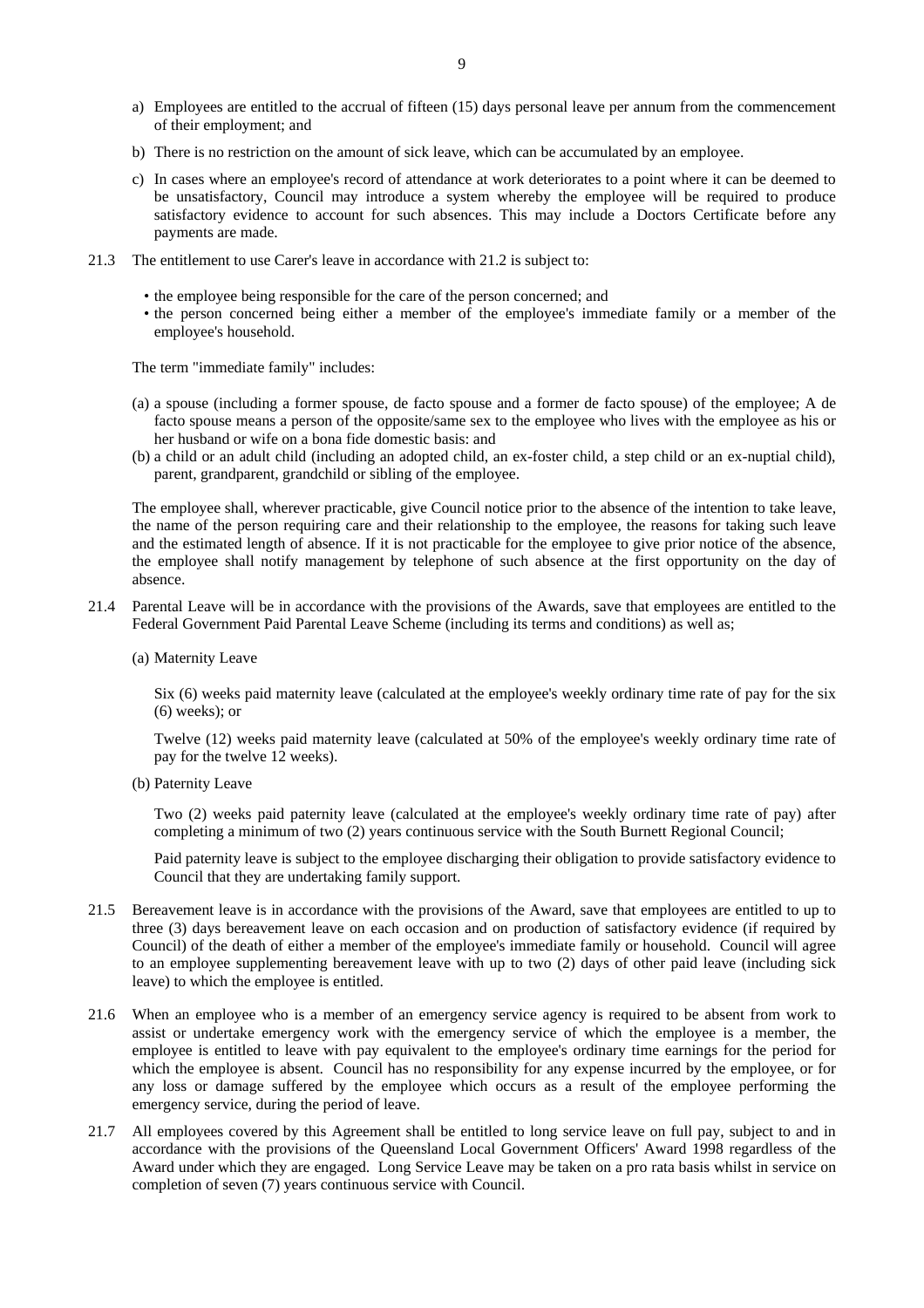21.8 Annual leave may be taken in single day absences only by mutual agreement between the employee and Council. Such request may not be unreasonably withheld.

### **22. REDUNDANCY**

In addition to the period of notice prescribed by the relevant Award for ordinary termination, an employee whose employment is terminated by reason of redundancy is entitled to the following amount of severance pay in respect of a period of continuous service (i.e. notification period plus up to a maximum of 52 weeks):

| <b>Severance Pay</b>                               |  |  |  |  |  |
|----------------------------------------------------|--|--|--|--|--|
| 2 weeks pay                                        |  |  |  |  |  |
| 4 weeks pay                                        |  |  |  |  |  |
| 6 weeks pay                                        |  |  |  |  |  |
| 8 weeks pay                                        |  |  |  |  |  |
| 10 weeks pay                                       |  |  |  |  |  |
| 12 weeks pay                                       |  |  |  |  |  |
| 14 weeks pay                                       |  |  |  |  |  |
| 16 weeks pay                                       |  |  |  |  |  |
| 18 weeks pay                                       |  |  |  |  |  |
| 20 weeks pay                                       |  |  |  |  |  |
| 22 weeks pay                                       |  |  |  |  |  |
| 24 weeks pay                                       |  |  |  |  |  |
| 2 weeks per year of service capped at 52 weeks pay |  |  |  |  |  |
|                                                    |  |  |  |  |  |

#### **23. SECURITY OF EMPLOYMENT**

#### **23.1 Income Maintenance**

When an employee becomes redeployed to a level lower than their previous classification level, Council agrees to maintain the employee's income/salary/wage at the level applicable at the date of the redeployment for a period no more than 24 months or until the employee is appointed to a position where the income/salary/wage is equal to or more than the income/salary/wage at the date of redeployment.

Council agrees to apply the general wage increases only (excluding incremental increases) as provided for in this Agreement to the employee's maintained income/salary/wage for a period of no more than 24 months from the date of redeployment.

 Accrued entitlements are to be paid at the pre-income maintenance rate of pay for employees who are redeployed to a lower classification level when leave is taken.

 In the circumstance whereby an employee is voluntarily redeployed to a position that is a lower classification level than their previous classification level, Council will also pay the employee's accrued entitlements at the pre income income/salary/wage.

#### **23.2 Transfers**

Council agrees not to force any employee to relocate for the duration of this Agreement. Provided however travel between:

- a) Kingaroy and Nanango
- b) Murgon and Wondai

shall not constitute relocation. The transfer in (a) and (b) above however can only occur when an employee can reasonably travel to and from home on a daily basis to the new work location and such relocation does not cause undue hardship to the employee (eg. Financial, Family and personal responsibilities).

#### **23.3 Transfer Expenses**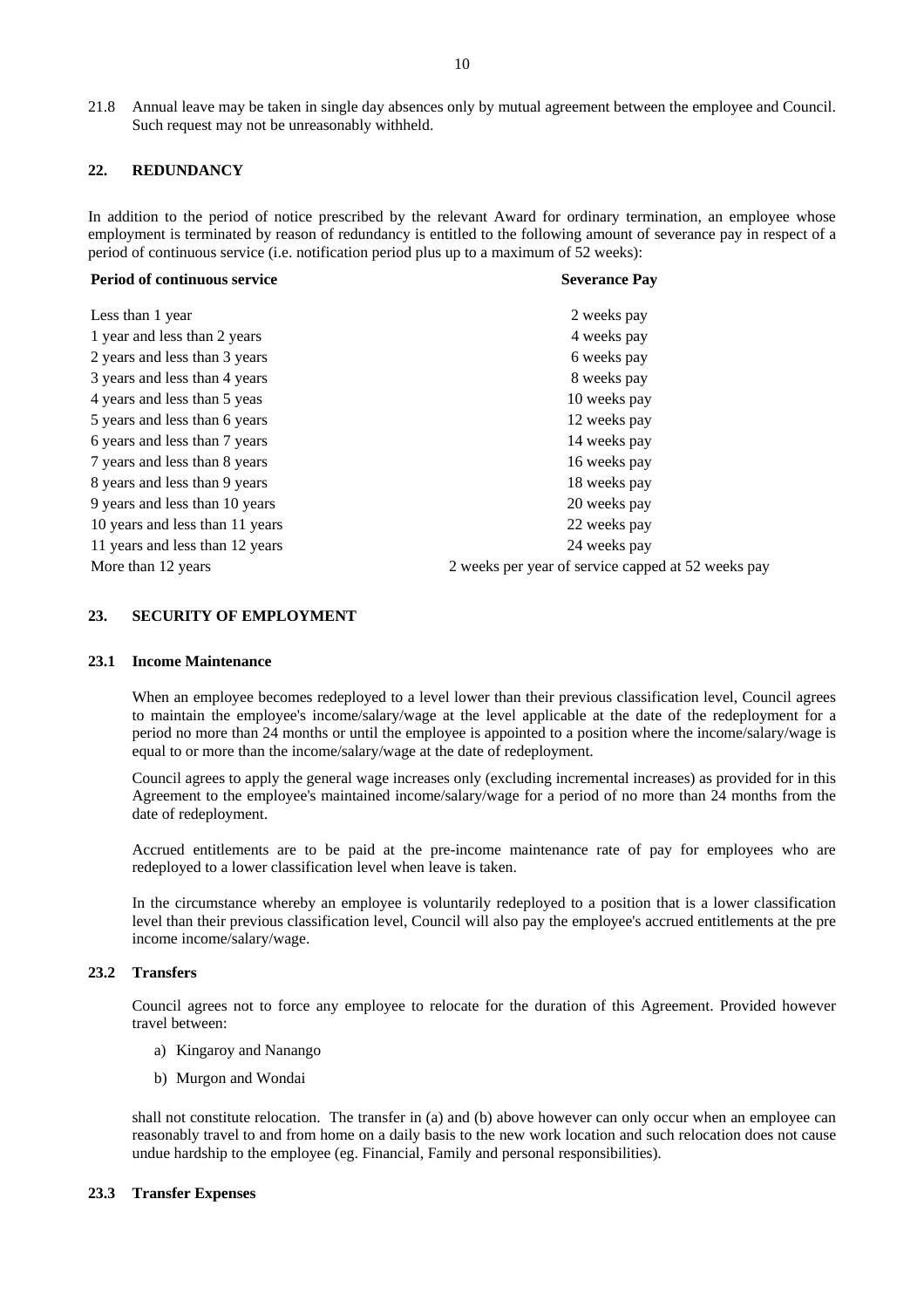When an employee transfers during the duration of this Agreement, Council agrees to pay travelling allowance in accordance with the Award.

For the purposes of clauses 23.2 and 23.3 above Council acknowledges that existing and new employees are employed at a 'nominated base' depot throughout the new council region.

#### **23.4 Job Security**

Council is committed to maintaining a core permanent workforce where possible. The parties agree that changes in work practices and productivity initiatives should enhance the efficient operation of the Council.

The parties are committed to continually improving the job security of employees by:-

- a) Career development and equal opportunity.
- b) Using natural attrition and reallocation after consultation in preference to retrenchment or redundancy.
- c) Employees not unreasonably withholding agreement to participate in reasonable changes in working arrangements requiring their agreement under any 'Award' or this Agreement.
- d) Employees assisting in the identification, development and implementation of work practices which assist in making Council a more efficient and cost effective organisation and continued job security.
- e) Council will continue to manage its workforce in order to minimise the need for involuntary labour reduction in the future. Council will not during the term of this Agreement apply forced redundancies and will consult with the relevant Union(s) and its delegates to explore all viable alternatives to involuntary labour reduction.

#### **23.5 Organisational/Workplace Change**

As soon as practicable after a major Organisational/Workplace Change decision has been made Council will notify all parties concerned and consult on the implementation and effects of those changes in an effort to mitigate any effects those Organisational/Workplace Changes may have on employees.

# **24. UNION ENCOURAGEMENT**

This clause gives effect to section 110 of the Act in its entirety. Consistent with section 110 a Full Bench of the Commission has issued a Statement of Policy on Union Encouragement (reported 165 QGIG 221) that encourages an employee to join and maintain financial membership of the relevant Union.

#### **24.1 Documentation to be provided by Council**

At the point of engagement, Council shall provide employees with a document indicating that a Statement of Policy on Union Encouragement that has been issued by the Commission, a copy of which is to be kept on the Council premises in a place readily accessible by the employee.

The document provided by Council shall also identify the existence of a Union Encouragement Clause in this Agreement.

#### **24.2 Union Delegates**

Union delegates and job representatives have a role to play within a workplace. The existence of accredited Union delegates and/or job representatives is encouraged.

Council shall not unnecessarily hinder accredited Union delegates and/or job representatives in the reasonable and responsible performance of their duties.

## **24.3 Deduction of Union Fees**

Council shall, on the written request of any employee, pay to a Union nominated by the employee out of the money due to such employee in respect of wages, the annual contribution of such employee as a member of that Union.

#### **25. FLEXIBILITY PROVISIONS**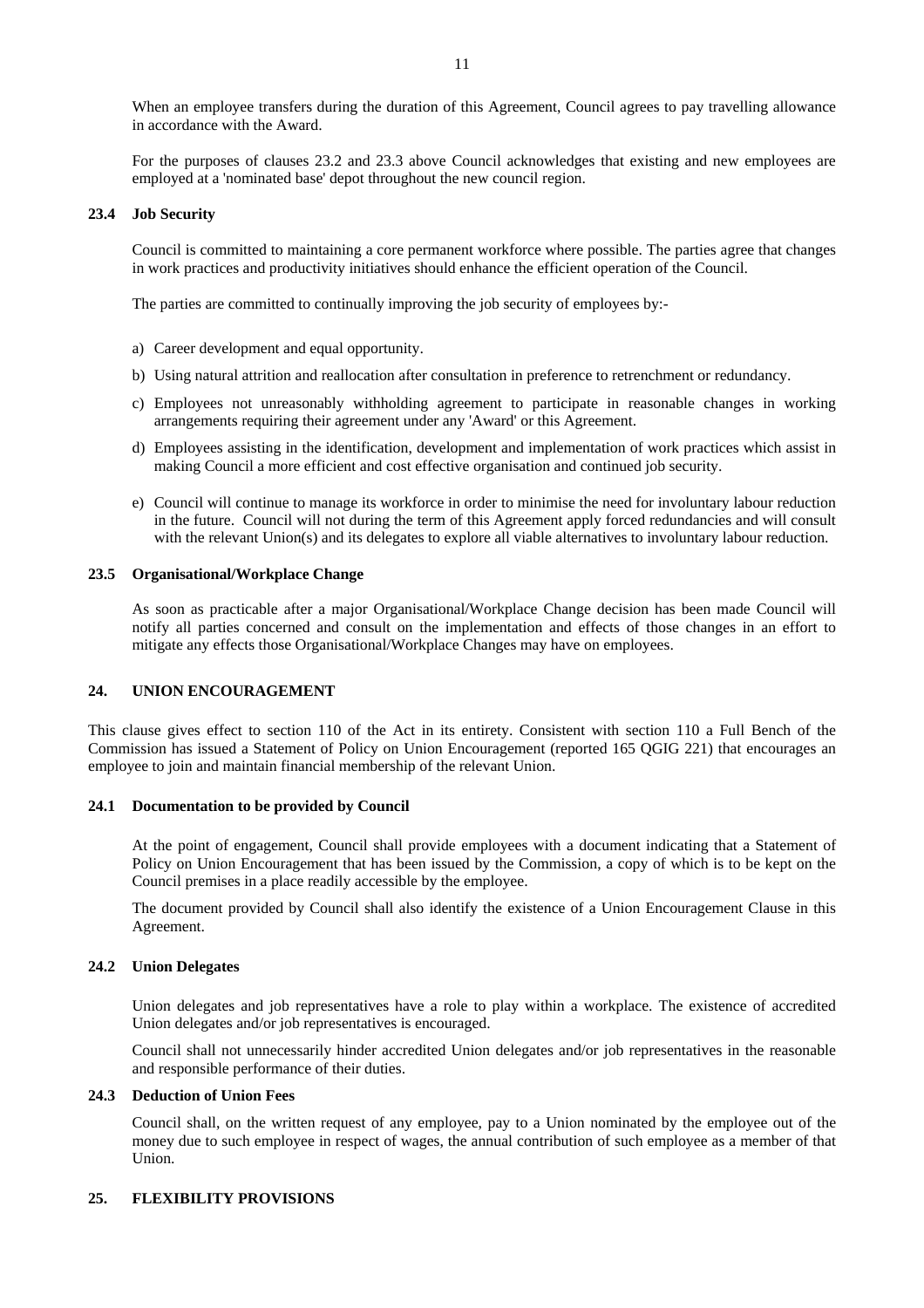The parties to this Agreement commit to review rostering arrangements within the first twelve (12) months of this Agreement and commit to investigate more flexible work arrangements during the term of the Agreement.

The parties agree to the implementation of four (4) on three off (3) rosters in nominated work areas agreed to by the parties in the first quarter of the first year of this Agreement. Milestones will be set quarterly (every 3 months) to report on the progress of the roster implementation and to include status reporting of asset utilisation.

The parties will investigate further workplace flexibilities with the intent of finding additional efficiencies to maximise workforce capabilities and productivity. For example: - greater flexibility in the allocation of RDO's by the rotation of working days. (Progress to be reported by the JCC to management on a quarterly basis or as required)

Any outcome from the investigations must be mutually agreed to by the parties, before being implemented, without any compulsion for either party to agree.

# **26. NO FURTHER CLAIMS**

It is agreed by the parties that up to the nominal expiry date of this Agreement:

- a) The parties will not pursue any extra wage claims related to wages or changes of conditions of employment, whether dealt with in this Agreement or not:
- b) This Agreement covers all matters or claims (from the combined unions) regarding the employment of the employees, which could otherwise be the subject of protected actions pursuant to *Queensland Industrial Relations Act 1999*; and
- c) Neither party to this Agreement will engage in protected action pursuant to the *Queensland Industrial Relations Act 1999*, in relation to the performance of any work covered by the Agreement during the term of this Agreement.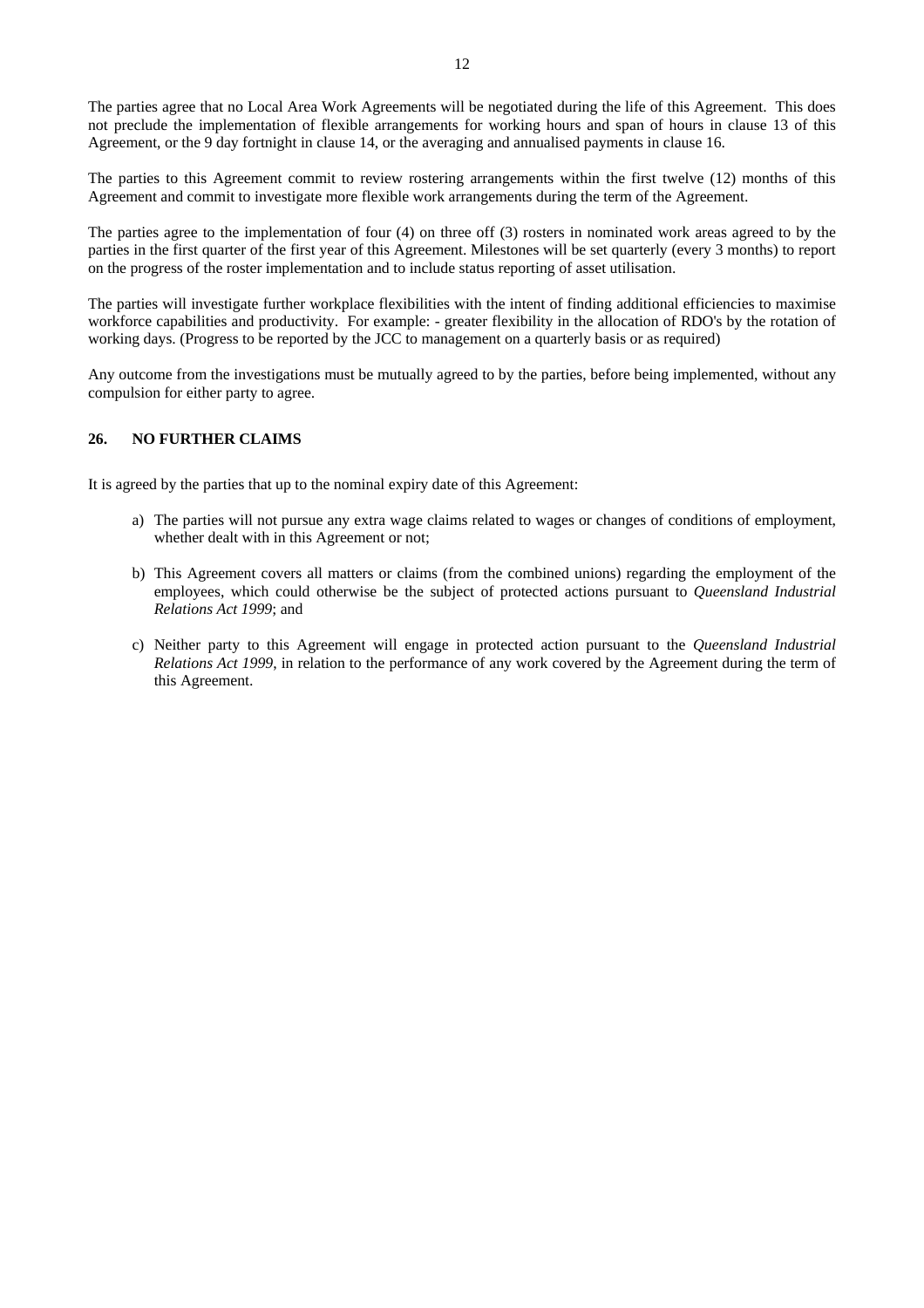|                                                  | <b>From July</b> |                        |          |                 |          |  |                 |          |  |
|--------------------------------------------------|------------------|------------------------|----------|-----------------|----------|--|-----------------|----------|--|
| 2010                                             |                  | <b>From 1 Oct 2011</b> |          | From 1 Jul 2012 |          |  | From 1 Jul 2013 |          |  |
|                                                  |                  | 3.50%                  |          | 3.80%           |          |  | 3.80%           |          |  |
|                                                  |                  |                        | or \$35  |                 | or \$35  |  |                 | or \$35  |  |
| <b>Classification</b>                            |                  | P/Wk                   | P/Annum  | P/Wk            | P/Annum  |  | P/Wk            | P/Annum  |  |
| <b>SBRC Field Staff Classification Structure</b> |                  |                        |          |                 |          |  |                 |          |  |
|                                                  |                  |                        |          |                 |          |  |                 |          |  |
| ${\bf A1}$                                       |                  | 0.00                   | 0.00     | 0.00            | 0.00     |  | 0.00            | 0.00     |  |
| A2                                               | 795.73           | 830.73                 | 43197.96 | 865.73          | 45017.96 |  | 900.73          | 46837.96 |  |
| A3                                               | 807.75           | 842.75                 | 43823.00 | 877.75          | 45643.00 |  | 912.75          | 47463.00 |  |
| A <sub>4</sub>                                   | 819.79           | 854.79                 | 44449.08 | 889.79          | 46269.08 |  | 924.79          | 48089.08 |  |
| A <sub>5</sub>                                   | 825.85           | 860.85                 | 44764.20 | 895.85          | 46584.20 |  | 930.85          | 48404.20 |  |
| A6                                               | 831.92           | 866.92                 | 45079.84 | 901.92          | 46899.84 |  | 936.92          | 48719.84 |  |
|                                                  |                  |                        |          |                 |          |  |                 |          |  |
| B1                                               | 846.25           | 881.25                 | 45825.00 | 916.25          | 47645.00 |  | 951.25          | 49465.00 |  |
| B2                                               | 858.33           | 893.33                 | 46453.16 | 928.33          | 48273.16 |  | 963.61          | 50107.54 |  |
| <b>B3</b>                                        | 870.42           | 905.42                 | 47081.84 | 940.42          | 48901.84 |  | 976.16          | 50760.11 |  |
| B <sub>4</sub>                                   | 882.46           | 917.46                 | 47707.92 | 952.46          | 49527.92 |  | 988.65          | 51409.98 |  |
|                                                  |                  |                        |          |                 |          |  |                 |          |  |
| C1                                               | 894.48           | 929.48                 | 48332.96 | 964.80          | 50169.61 |  | 1001.46         | 52076.06 |  |
| C <sub>2</sub>                                   | 916.35           | 951.35                 | 49470.20 | 987.50          | 51350.07 |  | 1025.03         | 53301.37 |  |
| C <sub>3</sub>                                   | 928.37           | 963.37                 | 50095.24 | 999.98          | 51998.86 |  | 1037.98         | 53974.82 |  |
| C <sub>4</sub>                                   | 940.38           | 975.38                 | 50719.76 | 1012.44         | 52647.11 |  | 1050.92         | 54647.70 |  |
|                                                  |                  |                        |          |                 |          |  |                 |          |  |
| Local Government Employees Award                 |                  |                        |          |                 |          |  |                 |          |  |
| Level 1                                          |                  |                        |          |                 |          |  |                 |          |  |
| Level 1-after                                    |                  |                        |          |                 |          |  |                 |          |  |
| 6Mths                                            | 795.72           | 830.72                 | 43197.44 | 865.72          | 45017.44 |  | 900.72          | 46837.44 |  |
| Level 2                                          | 807.74           | 842.74                 | 43822.48 | 877.74          | 45642.48 |  | 912.74          | 47462.48 |  |
| Level 3                                          | 819.77           | 854.77                 | 44448.04 | 889.77          | 46268.04 |  | 924.77          | 48088.04 |  |
| Level 4                                          | 831.91           | 866.91                 | 45079.32 | 901.91          | 46899.32 |  | 936.91          | 48719.32 |  |
| Level 5                                          | 846.25           | 881.25                 | 45825.00 | 916.25          | 47645.00 |  | 951.25          | 49465.00 |  |
| Level 6                                          | 870.42           | 905.42                 | 47081.84 | 940.42          | 48901.84 |  | 976.16          | 50760.11 |  |
| Level 7                                          | 894.47           | 929.47                 | 48332.44 | 964.79          | 50169.07 |  | 1001.45         | 52075.50 |  |
| Level 8                                          | 916.33           | 951.33                 | 49469.16 | 987.48          | 51348.99 |  | 1025.00         | 53300.25 |  |
| Level 9                                          | 940.38           | 975.38                 | 50719.76 | 1012.44         | 52647.11 |  | 1050.92         | 54647.70 |  |
|                                                  |                  |                        |          |                 |          |  |                 |          |  |
| <b>Engineering Award State</b>                   |                  |                        |          |                 |          |  |                 |          |  |
| Apprentice 85% C10                               |                  |                        |          |                 |          |  |                 |          |  |
| C14                                              | 737.31           | 772.31                 | 40160.12 | 807.31          | 41980.12 |  | 842.31          | 43800.12 |  |
| C13                                              | 693.75           | 728.75                 | 37895.00 | 763.75          | 39715.00 |  | 798.75          | 41535.00 |  |
| C12                                              | 715.54           | 750.54                 | 39028.08 | 785.54          | 40848.08 |  | 820.54          | 42668.08 |  |
| C11                                              | 807.75           | 842.75                 | 43823.00 | 877.75          | 45643.00 |  | 912.75          | 47463.00 |  |
| C10                                              | 846.25           | 881.25                 | 45825.00 | 916.25          | 47645.00 |  | 951.25          | 49465.00 |  |
| C9                                               | 871.71           | 906.71                 | 47148.92 | 941.71          | 48968.92 |  | 977.49          | 50829.74 |  |

**SCHEDULE A - WAGES AND SALARY RATES**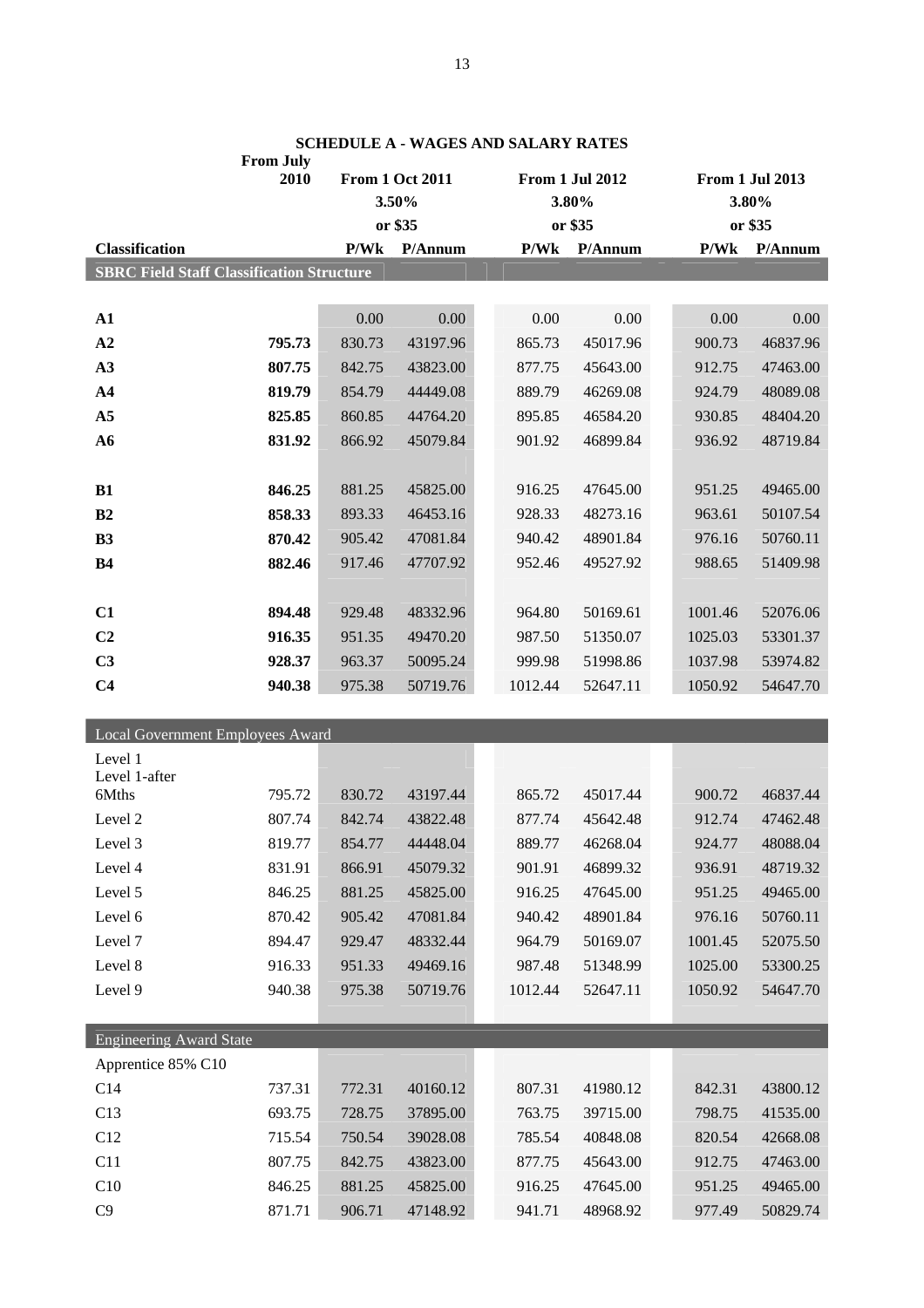| C8              | 896.77                                    | 931.77  | 48452.04 |  | 967.18  | 50293.22 |  | 1003.93 | 52204.36 |
|-----------------|-------------------------------------------|---------|----------|--|---------|----------|--|---------|----------|
| C7              | 922.94                                    | 957.94  | 49812.88 |  | 994.34  | 51705.77 |  | 1032.13 | 53670.59 |
| C <sub>6</sub>  | 951.38                                    | 986.38  | 51291.76 |  | 1023.86 | 53240.85 |  | 1062.77 | 55264.00 |
| C <sub>5</sub>  | 979.85                                    | 1014.85 | 52772.20 |  | 1053.41 | 54777.54 |  | 1093.44 | 56859.09 |
| C <sub>4</sub>  | 1008.31                                   | 1043.60 | 54267.24 |  | 1083.26 | 56329.40 |  | 1124.42 | 58469.92 |
| C <sub>3</sub>  | 1068.87                                   | 1106.28 | 57526.58 |  | 1148.32 | 59712.59 |  | 1191.96 | 61981.67 |
| C2(a)           | 1121.77                                   | 1161.03 | 60373.66 |  | 1205.15 | 62667.86 |  | 1250.95 | 65049.24 |
| C2(b)           | 1175.19                                   | 1216.32 | 63248.73 |  | 1262.54 | 65652.18 |  | 1310.52 | 68146.96 |
|                 |                                           |         |          |  |         |          |  |         |          |
|                 | Building Trades Public Sector Award State |         |          |  |         |          |  |         |          |
|                 |                                           |         |          |  |         |          |  |         |          |
| BW1(a)          | 737.33                                    | 772.33  | 40161.16 |  | 807.33  | 41981.16 |  | 838.01  | 43576.44 |
| BW 1(b)         | 759.12                                    | 794.12  | 41294.24 |  | 829.12  | 43114.24 |  | 860.63  | 44752.58 |
| BW1(c)          | 773.63                                    | 808.63  | 42048.76 |  | 843.63  | 43868.76 |  | 875.69  | 45535.77 |
| BW 1(d)         | 807.75                                    | 842.75  | 43823.00 |  | 877.75  | 45643.00 |  | 911.10  | 47377.43 |
| BW <sub>2</sub> | 817.21                                    | 852.21  | 44314.92 |  | 887.21  | 46134.92 |  | 920.92  | 47888.05 |
| BT 1 (100%)     | 846.25                                    | 881.25  | 45825.00 |  | 916.25  | 47645.00 |  | 951.07  | 49455.51 |
| BT <sub>2</sub> | 871.71                                    | 906.71  | 47148.92 |  | 941.71  | 48968.92 |  | 977.49  | 50829.74 |